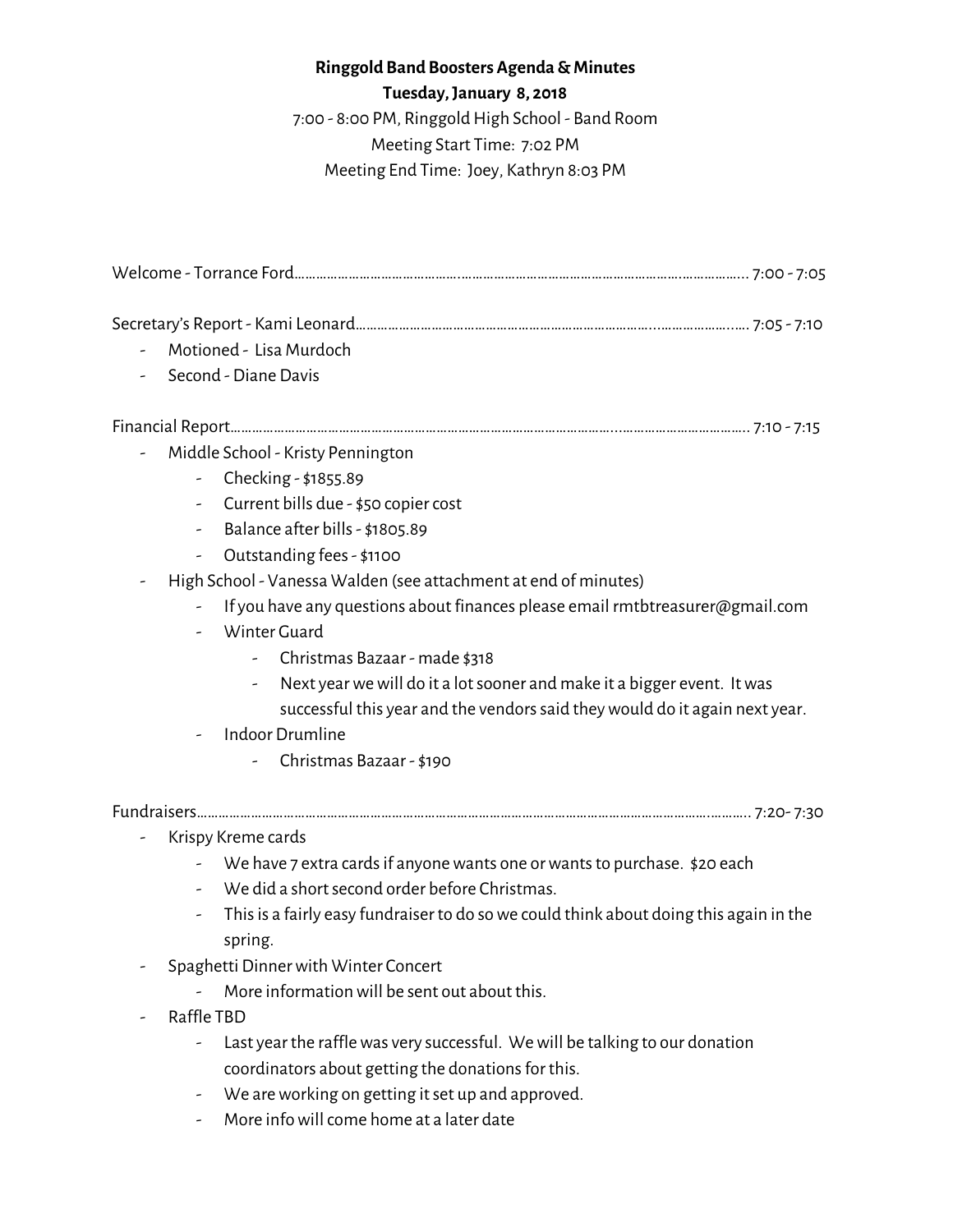- Puttin' on the Ritz
	- May 11th
	- Need to start thinking about donations for the silent auction
	- Start thinking about business that may be willing to donate something for a basket...gift cards, money, etc
	- If anyone wants to help coordinate the Ritz please speak with Diane Davis.
- Amazon Smile account has been set up. They send out the payouts quarterly sowe should be getting a payout around March. This is an ongoing thing. If you go to smile.amazon.com and choose Ringgold Band Boosters and qualifying orderswill go towards our band!

Band Director's Update………………………………………………………………………………………………….…………….. 7:30 - 7:55

- Middle School band update (Mr. Garland)
	- The lock-in is now scheduled for February 1st
		- The time will be 6:00 PM Midnight  $$40$  to get in
		- Your student can bring friends that are in the band at Lakeview and Heritage. They can also bring friends that are not in the band if they go to RMS
		- If they pay nowthe cost is only \$35
		- Information is on thewebsite and Charms
		- If you have any questions orwould like to volunteer please see Mr. Garland or Kathryn Hammons
	- The pre-festival concert is February 26th
		- The 7th/8th-grade band has started rehearsals for the festival
		- LGPE Festival will be on March 19th  $\&$  20th 26 bands will be coming (13 on Tuesday,13 on Wednesday)
		- We need people to sponsor meals for the judges see Mr. Garland for more information about that
		- 9:00 AM 7:00 PM with a lunch break and a dinner break
	- 15 students from RMS made the District Honor Band this year
		- District Honor Band will be held here this year
		- MS band will be rehearsing here
		- More info will come home with your student if they made it
- High School band update (Mr. Wright)
	- 26 students made District, 8 students are first alternates
	- \$5 acceptance fee due by February 1st, but please have it paid assoon as possible
	- District Honor Jazz is this weekend. A rehearsal schedule is available for you. \$25 acceptance fee. The concert is at 4:00 on Saturday afternoon. Clinic Band and Honor Jazz Group. Rehearsal starts Friday night at 6:00. We will leave the school at 4:15 and take them to eat and then go on to Heritage. On Saturday morning we will leave for rehearsal at 8:15. If they want to drive their car to Heritage they can leave it parked there all day long, ride the bus to lunch, after concert is over they can leave in their car. There will not be a bus returning to the school after the concert on Saturday. Parents will need to pick their student up from Heritage after the concert. Wear tuxes/black dress for the concert.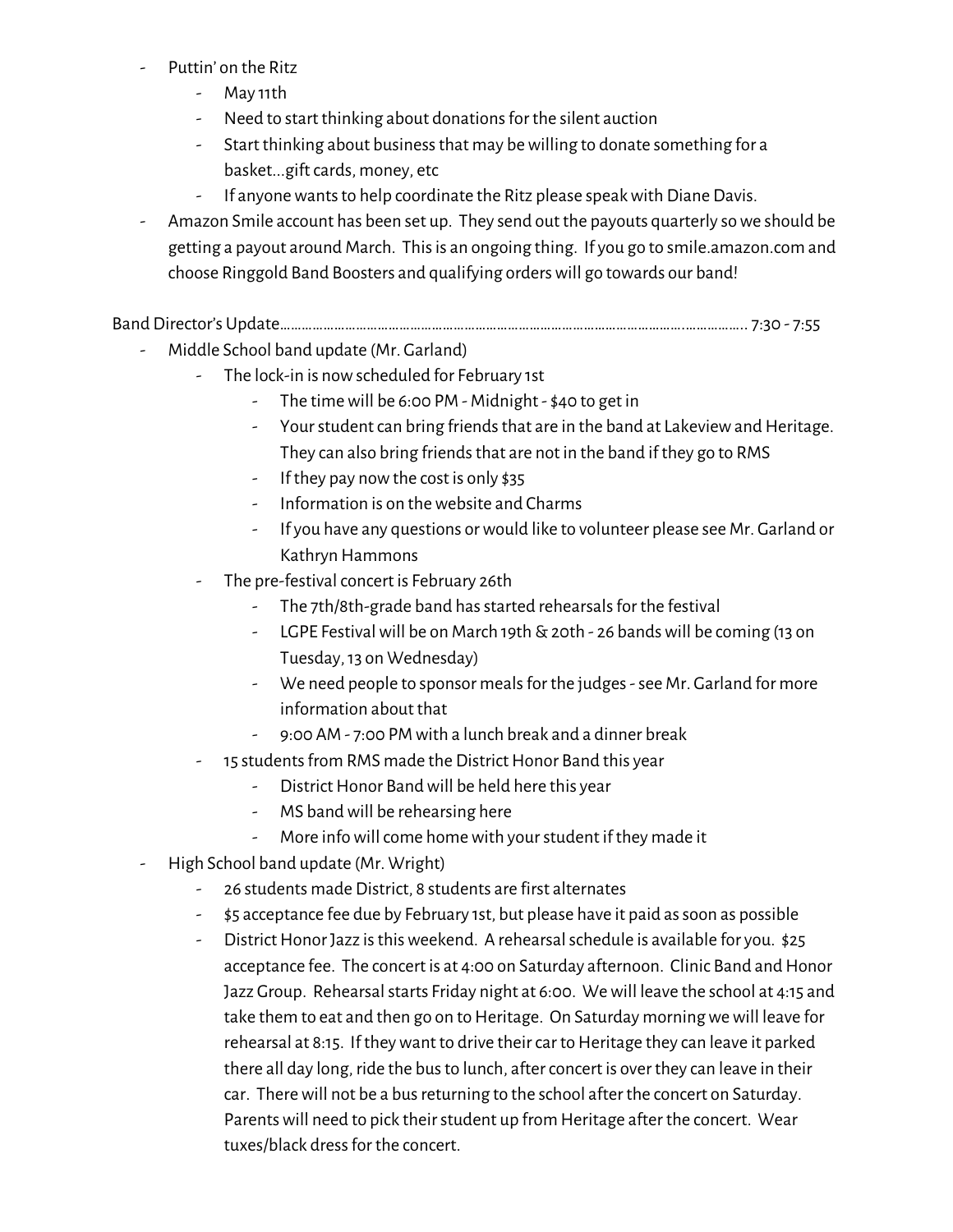- Young Harris Itinerary was handed out at the meeting.
	- Performance is Friday, January 18, 2019
	- Rehearsal Thursday, next Tuesday and Thursday
	- Young Harris College has an Honor Band weekend and we are playing the concert on Friday night.
	- Taking 4 buses Scott Murdoch will contact Chaperones to help out and ride the busses.
	- Will need to leave the school at 1:30 Friday afternoon.
	- Dinner will be in the Young Harris cafeteria. We will eat at 4:30. Dinner will be \$7.00. Mr. Wright will take up the money from the students in the next fewdaysso please have yourstudent bring \$7.00
	- Willwarm up on stage at 6:30
	- The concert begins at 8:00 PM
	- Dress nice for the trip over. We will be in tuxes/dresses for concert
	- No charge for the concert
- District Honor Band -
	- All concerts will be held here in our theatre. High School rehearsals are at Heritage High School
	- Hospitality Room for directors-see Mr. Garland if youwould like to helpwith this
	- District Concerts MS at 1:00 PM and HS at 3:00 PM (February 14th 16th)
- All-State Band
	- this weekend the HS had auditions
	- 10 students made All-State Band,1student alternate
	- Wewill have an All-State Parent Meeting next Tuesday at 5:30 PM to discuss travel details.
- Winter Guard will have their first show Saturday, January 19th. Our Guard will perform at 3:00 PM at LFO
- Piano Fund
	- We took up donations at the Christmas concerts and we are now only \$1200 away from paying it off!
	- Donations continue to come in
	- Got an email from a lady todaywho is going to pay the balance off in honor of her mother…\$600 this month and \$600 next month

Closing - Torrance Ford………………………………………………………..………………………………………………………… 7:55 - 8:00

- Closing out the fiscal year
	- We've had a good year with generating funds this year through donations
	- We will continue to be transparent with our financial needs and make sure everyone knows and understandswhat the band fee paysfor and various payment options
- Time for questions
- **- NextMeeting: February 12, 2019, @ 7:00 PM**